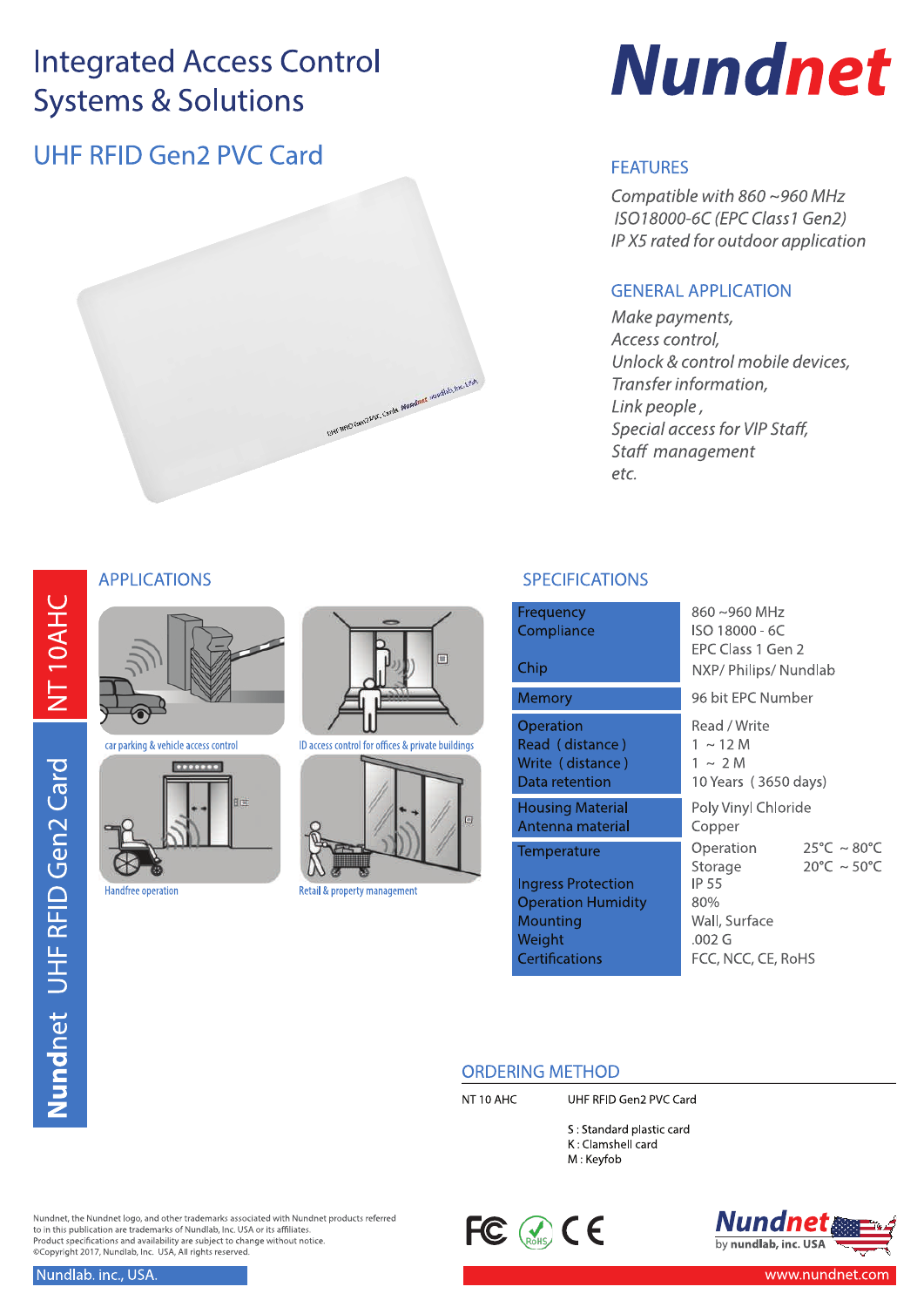JULSE

## **ADHESIVE LABEL**



#### **FEATURES**

Compatible with 860~960 MHz ISO18000-6C (EPC Class1 Gen2) IP X5 rated for outdoor application

#### **GENERAL APPLICATION**

Make payments, Access control, Unlock & control mobile devices, Transfer information, Link people, Special access for VIP Staff, Staff management etc.

#### **APPLICATIONS**



car parking & vehicle access control



**Handfree operation** 





Retail & property management

#### **SPECIFICATIONS**

| Frequency<br>Compliance<br>Chip                                                                              | 860~960 MHz<br>ISO 18000 - 6C<br>EPC Class 1 Gen 2<br>NXP/Philips/Nundlab                                                                            |
|--------------------------------------------------------------------------------------------------------------|------------------------------------------------------------------------------------------------------------------------------------------------------|
| Memory                                                                                                       | 96 bit FPC Number                                                                                                                                    |
| Operation<br>Read (distance)<br>Write (distance)<br>Data retention<br><b>Housing Material</b>                | Read / Write<br>1 $\sim$ 12 M<br>$1 \sim 2$ M<br>10 Years (3650 days)<br>Poly Vinyle Chloride                                                        |
| Antenna material                                                                                             | Copper                                                                                                                                               |
| Temperature<br><b>Ingress Protection</b><br><b>Operation Humidity</b><br>Mounting<br>Weight<br>Certification | $25^{\circ}$ C ~ 80 $^{\circ}$ C<br>Operation<br>$20^{\circ}$ C ~ 50 $^{\circ}$ C<br>Storage<br>80%<br>Wall, Surface<br>.002 G<br>FCC, NCC, CE, RoHS |

| Type          | Transparent      | Silver         | Transparent | Silver            |
|---------------|------------------|----------------|-------------|-------------------|
| Dimension(mm) | $105 \times 6.5$ | $96 \times 22$ | 97 x 15mm   | $95 \times 21$ mm |
| Range (M)     | -12              | 10 M           | 9 M         | $9 \sim 12 M$     |

#### **ORDERING METHOD**

NT10 AHS

UHF RFID Adhesive Transparent Tag

Nundnet, the Nundnet logo, and other trademarks associated with Nundnet products referred<br>to in this publication are trademarks of Nundlab, Inc. USA or its affiliates. Product specifications and availability are subject to change without notice.<br>
Copyright 2017, Nundlab, Inc. USA, All rights reserved.



NT10AHS

Nundlab. inc., USA.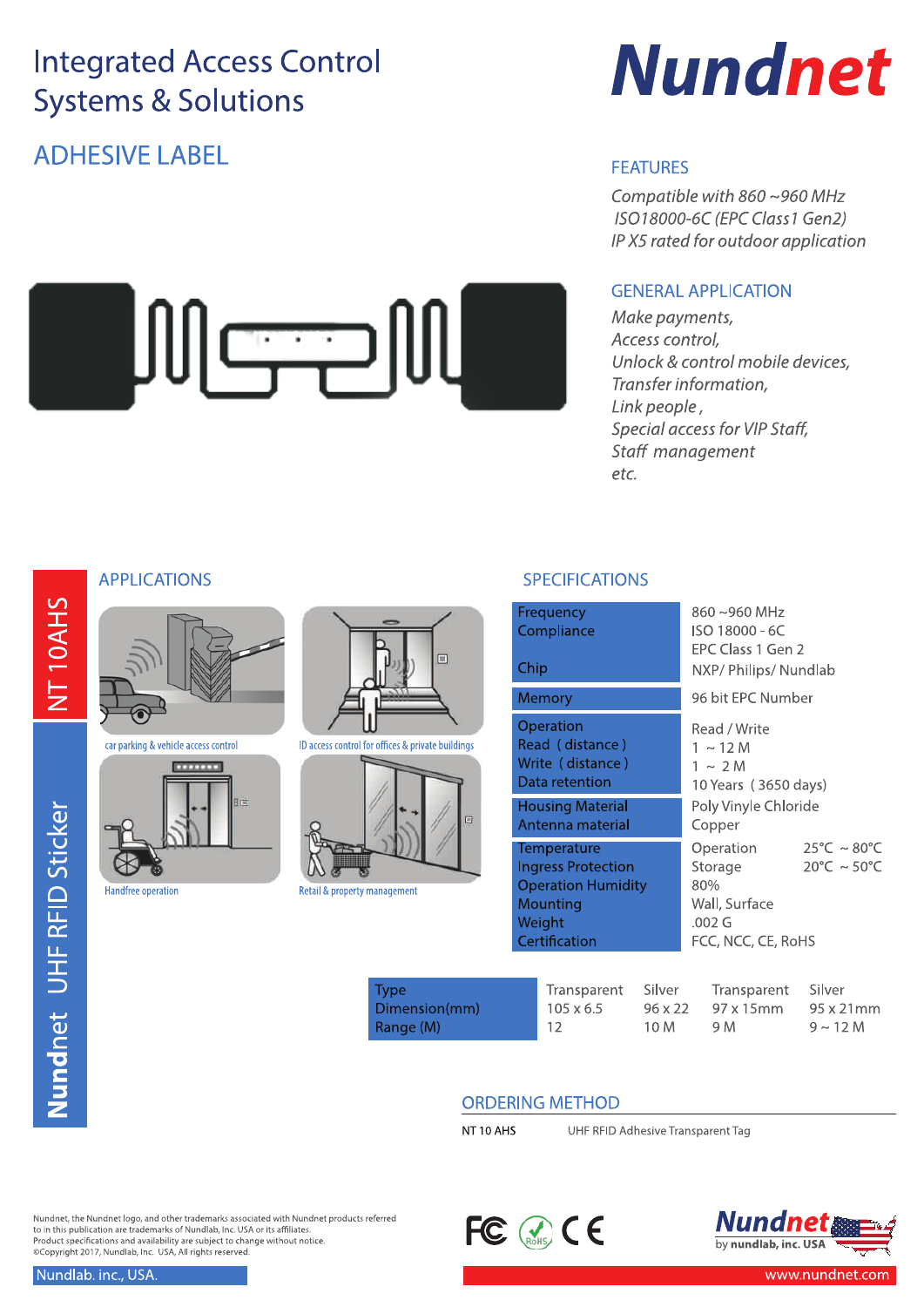## **ANTI METAL TAG**





#### **FEATURES**

Compatible with  $860 \sim 960$  MHz Compliance with EPC Class 1 Gen 2 IP 65 rated for outdoor application

#### **GENERAL APPLICATION**

Make payments, Access control, Unlock & control mobile devices, Transfer information, Link people, Special access for VIP Staff, Staff management etc.

#### **APPLICATIONS**

NT10AMT

Nundnet Anti Metal Tag



car parking & vehicle access control



Handfree operation





Retail & property management

#### **SPECIFICATIONS**

 $\overline{C}$  $\frac{R}{V}$ 

r.

| requency<br>ompliance<br>hip                                                                                 | 860~960 MHz<br>ISO 18000 - 6C<br>EPC Class 1 Gen 2<br>NXP/ Philips/ Nundlab                                        |                                                                      |
|--------------------------------------------------------------------------------------------------------------|--------------------------------------------------------------------------------------------------------------------|----------------------------------------------------------------------|
| lemory                                                                                                       | 96 bit EPC Number                                                                                                  |                                                                      |
| peration<br>ead (distance)<br>/rite (distance)<br>ata retention                                              | Read / Write<br>$1 \sim 12$ M<br>$1 \sim 2$ M<br>10 Years (3650 days)                                              |                                                                      |
| ousing Material<br>ntenna material                                                                           | Cover ABS (Acrylonitrile<br>Butadiene Styrene)<br>Copper                                                           |                                                                      |
| emperature<br>ngress Protection<br>peration Humidity<br>imensions (mm)<br>lounting<br>/eight<br>ertification | Operation<br>Storage<br>IP 65<br>80%<br>249 x 13.8 x 6 mm (LxWxH)<br>Wall, Surface<br>.02 Kg<br>FCC, NCC, CE, RoHS | $25^{\circ}$ C ~ 80 $^{\circ}$ C<br>$20^{\circ}$ C ~ 50 $^{\circ}$ C |
|                                                                                                              |                                                                                                                    |                                                                      |

#### **ORDERING METHOD**

NT<sub>10</sub> AMT

UHF RFID anti metal tag



Nundnet, the Nundnet logo, and other trademarks associated with Nundnet products referred<br>to in this publication are trademarks of Nundlab, Inc. USA or its affiliates. Product specifications and availability are subject to change without notice.<br>
Copyright 2017, Nundlab, Inc. USA, All rights reserved.

 $FC \otimes C$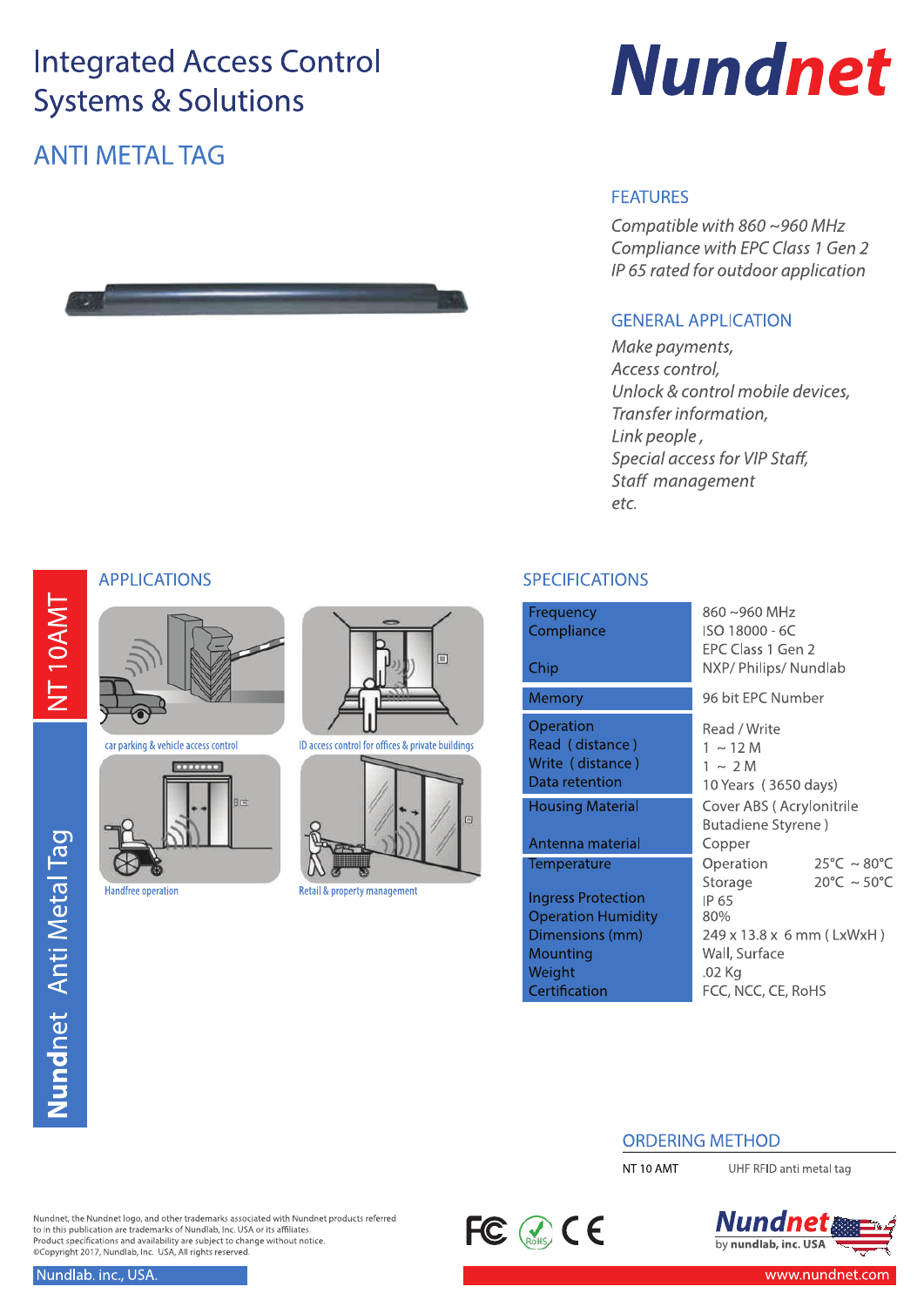## **HYBRID CONTACTLESS PASSIVE CARD**

13.56 MHz + UHF EPC1 GEN2



Nundnet

nul

NU8056MU

#### 13.56MHz for standard acess control and UHF860-960MHz EPC1 GEN2 for long range reader

nundlab, inc USA

NU8056MU is a combo card forms the combination of UHF EPC1 GEN2 & RFID 13.56MHz ISO/IEC 14443 Type A. This way the single card is used for access control and long range reader, thereby reducing the cost of using multiple cards and expensive migrations.

The data protection and retention techniques are same as generic cards, hence easy to use.

The cards can retain the memory for the period of ten years, and is available with storage allocation of 1K, 2K,4K & 8K. The card is designed tough to operate at 20°C ~50°C with relative humidity of 80%. The card is offered in different sizes and formats like thin & thick

dual frequency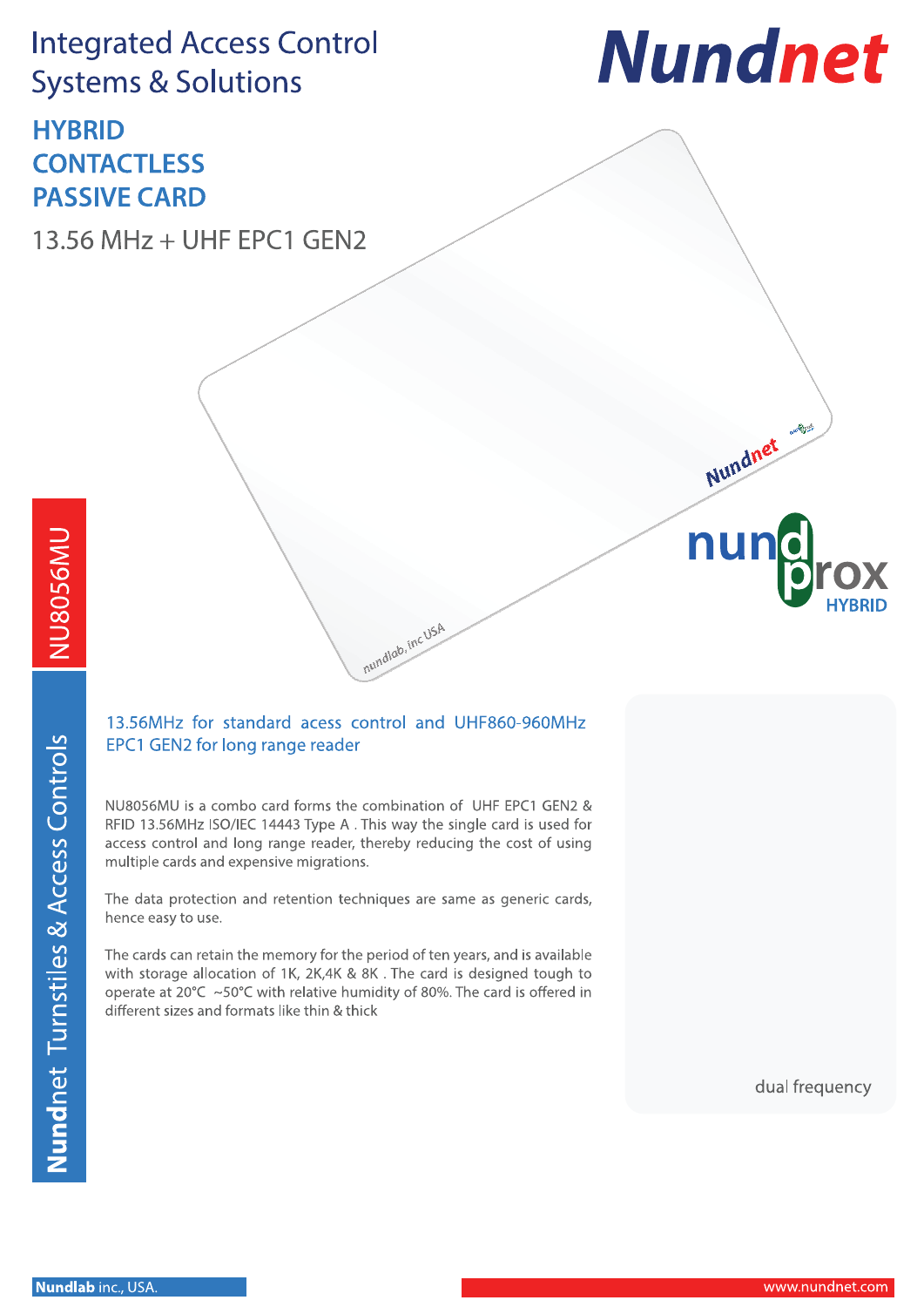### 13.56MHz + UHF

## **NU 8056MU**



Frequency range 13.56MHz/860-960MHz





**Temperature** Operating -20°C ~50°C



Ingress protection IP 65 rated

#### **SPECIFICATIONS**

| Frequency          | $UHF + HF$                      |
|--------------------|---------------------------------|
| <b>HF</b><br>Range | 13.56 MHz                       |
| <b>UHF</b>         | 860-960MHz                      |
| Standard           | ISO18000-6C (EPC Class 1 GEN2)  |
|                    | ISO/IEC 14443 Type A            |
| Range              | 10M (UHF)/ 1-10 cm (HF)         |
| Material           | PVC Poly Vinyl Chloride         |
|                    | PET Poly Ethylene Terephthalate |
| Color              | White, Grey, Others             |
| Ingress rating     | IP <sub>65</sub>                |
|                    |                                 |

| Data retention | 10 Years                                                                           |  |  |
|----------------|------------------------------------------------------------------------------------|--|--|
| Memory (Bytes) | 1K/2K/4K/8K                                                                        |  |  |
| Size (mm)      | Thin<br>$86 \times 54 \times 0.8$ mm<br>Thick $86 \times 54 \times 1.8$ mm         |  |  |
| Temperature    | $-20^{\circ}$ C ~50 $^{\circ}$ C<br>Operation<br>Storage<br>$-20^{\circ}$ C ~ 50°C |  |  |
| Certification  | FCC, NCC, CE, RoHS                                                                 |  |  |

#### **GENERAL APPLICATION**

Parking + Access control, Make payments, Access control & time attendance Unlock & control mobile devices, Transfer information, Link people, Special access for VIP Staff, Staff management etc.

#### **ORDERING METHOD**

| <b>NU 8056MU</b> | 13.56MHz + UHF dual frequency combo card                                      |                      |                                                              |
|------------------|-------------------------------------------------------------------------------|----------------------|--------------------------------------------------------------|
| X.               | <b>PVC Poly Vinyl Chloride</b><br>-P<br>PET Poly Ethylene Terephthalate<br>Е. |                      |                                                              |
| Y                | -N                                                                            | <b>Thin</b><br>Thick | $86 \times 54 \times 0.8$ mm<br>$86 \times 54 \times 1.8$ mm |
| ς                |                                                                               | 1K, 2K, 4K, 8K       |                                                              |



Nundnet is the registered trademark of Nundlab, Inc. USA, registered & pending in various countries. All other company names & products are trademarks or registered trademarks of their respective companies.

Nundlab, Inc. USA reserves the right, without notification, to make changes in product design or specifications.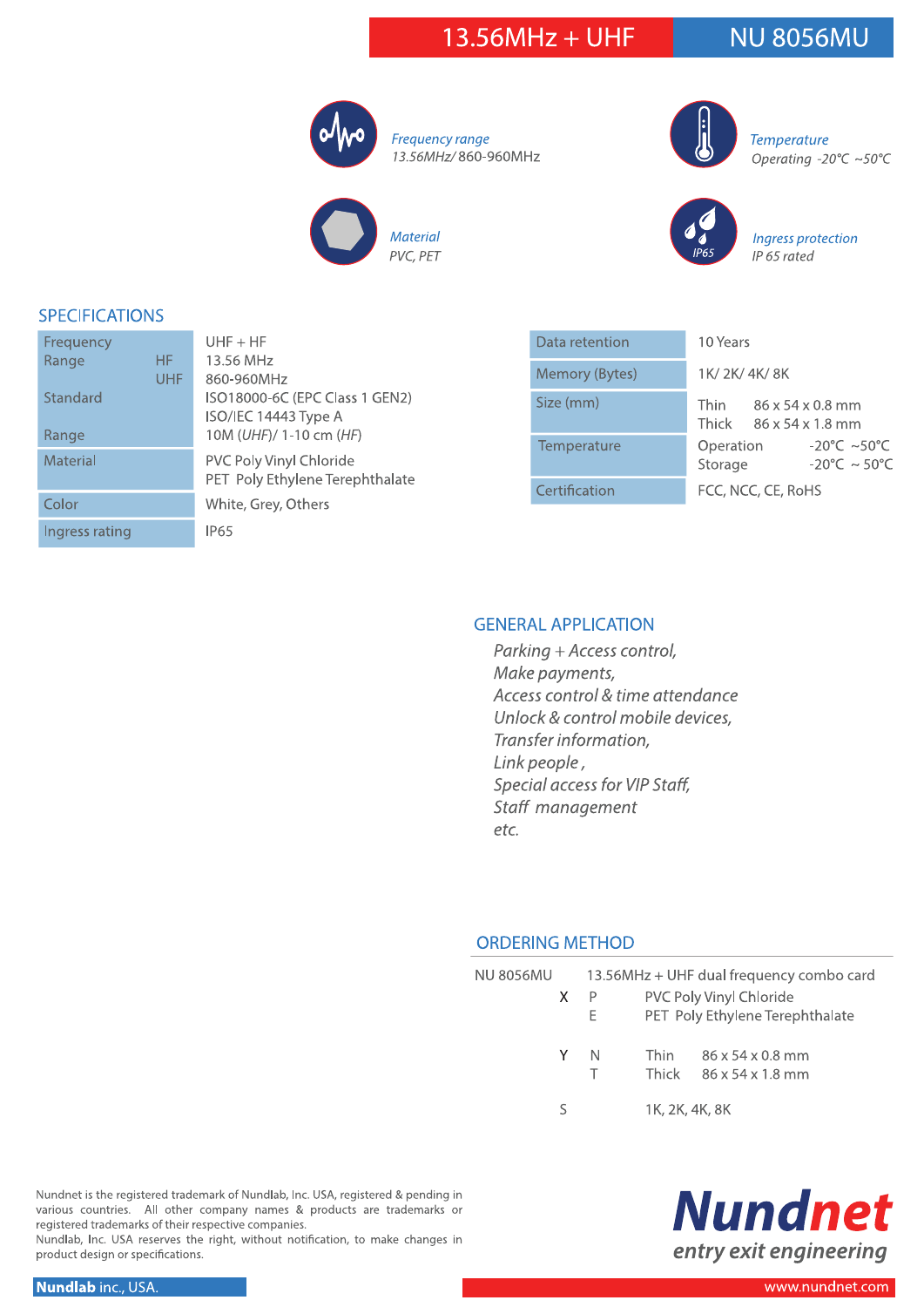## **HYBRID CONTACTLESS PASSIVE CARD**

125KHz + UHF EPC1 GEN2



**nu** 

Nundnet

## NU8125KU NU8125KU

### 125KHz for standard acess control and UHF860-960MHz EPC1 GEN2 for long range reader

nundlab, inc USA

NU8125KU is a combo card forms the combination of UHF EPC1 GEN2 & RFID 125KHz ISO/IEC 6523 Type A . This way the single card is used for access control and long range reader, thereby reducing the cost of using multiple cards and expensive migrations.

The data protection and retention techniques are same as generic cards, hence easy to use.

The cards can retain the memory for the period of ten years. The card is designed tough to operate at 20°C ~50°C with relative humidity of 80%. The card is offered in different sizes and formats like thin & thick

dual frequency

**prox**

**HYBRID**